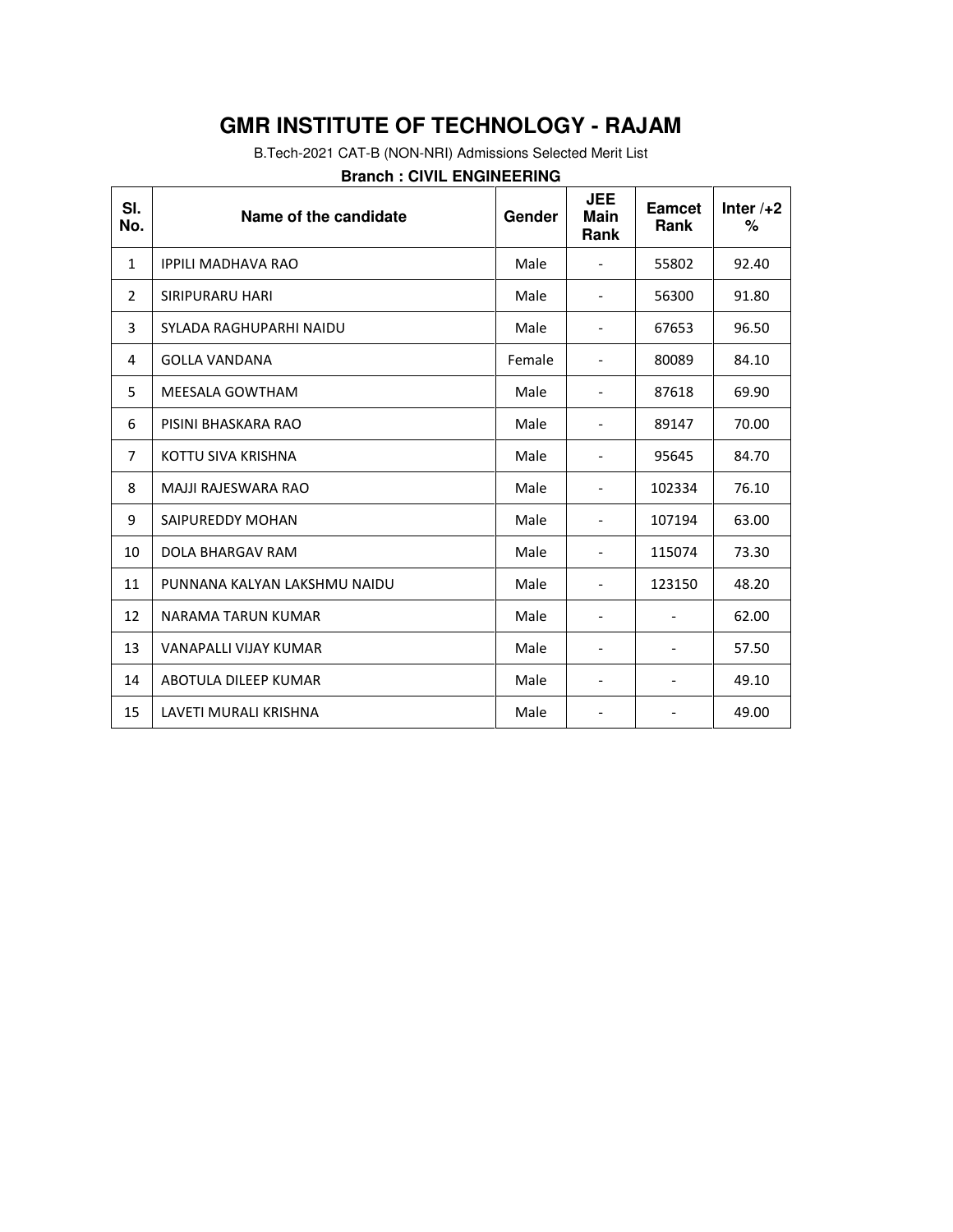B.Tech-2021 CAT-B (NON-NRI) Admissions Selected Merit List **Branch : ELECTRICAL AND ELECTRONICS ENGINEERING** 

| SI.<br>No.   | Name of the candidate            | Gender | <b>JEE</b><br>Main<br>Rank   | <b>Eamcet</b><br>Rank        | <b>Inter</b><br>$/+2%$ |
|--------------|----------------------------------|--------|------------------------------|------------------------------|------------------------|
| $\mathbf{1}$ | SUNKARI TEJA                     | Male   |                              | 45375                        | 96.20                  |
| 2            | <b>GANTA LAVANYA</b>             | Female | ۰                            | 50330                        | 97.90                  |
| 3            | POGIRI YUGANDHAR                 | Male   |                              | 50633                        | 95.90                  |
| 4            | <b>BHUGATA LAVANYA</b>           | Female |                              | 52723                        | 92.30                  |
| 5            | MUDADLA DEEPAK                   | Male   |                              | 59629                        | 77.70                  |
| 6            | IllAM INIMAY                     | Female |                              | 60171                        | 93.00                  |
| 7            | KOTTISA BALAKRISHNA              | Male   | $\overline{\phantom{a}}$     | 61888                        | 83.20                  |
| 8            | <b>BOGI VENKATA PAVAN</b>        | Male   | $\qquad \qquad \blacksquare$ | 65262                        | 92.10                  |
| 9            | PILLA DINESH                     | Male   |                              | 66419                        | 84.90                  |
| 10           | PARUSUBOTU SIVA                  | Male   | $\overline{\phantom{a}}$     | 74445                        | 91.20                  |
| 11           | DASARI SIVYA SRI                 | Female |                              | 75400                        | 95.20                  |
| 12           | PRAVEEN KRUPA KUMAR GUNAPU       | Male   |                              | 76633                        | 94.40                  |
| 13           | POTNURU YASWANTH                 | Male   |                              | 77696                        | 85.60                  |
| 14           | <b>BONU MANIKANTA</b>            | Male   | $\overline{\phantom{0}}$     | 82482                        | 86.40                  |
| 15           | TADELA DEVI SRI PRASAD           | Male   |                              | 82725                        | 93.70                  |
| 16           | <b>KEMBURU NANDINI</b>           | Female | $\qquad \qquad \blacksquare$ | 85651                        | 94.00                  |
| 17           | KARANAM SANDEEP NAIDU            | Male   | -                            | 93439                        | 88.20                  |
| 18           | METTA HIMA RAJA SEKHAR           | Male   |                              | 110560                       | 80.20                  |
| 19           | <b>GURAVANA JAGAN MOHANA RAO</b> | Male   |                              | 111855                       | 67.70                  |
| 20           | DOLA RAJYALAXMI                  | Female | $\overline{a}$               | 113257                       | 90.00                  |
| 21           | KARRI VENKATA RATNAM NAIDU       | Male   | $\overline{\phantom{0}}$     | 114005                       | 90.90                  |
| 22           | <b>NALLI SAI KUMAR</b>           | Male   | $\qquad \qquad \blacksquare$ | 121044                       | 63.60                  |
| 23           | <b>GOKAVALASA SIRISHA</b>        | Female | -                            | 122621                       | 80.50                  |
| 24           | KONDAMUDI ANASUYA SAMHITHA       | Female | -                            | $\qquad \qquad \blacksquare$ | 94.40                  |
| 25           | <b>GEDELA PRASAD</b>             | Male   | -                            | $\overline{\phantom{a}}$     | 53.30                  |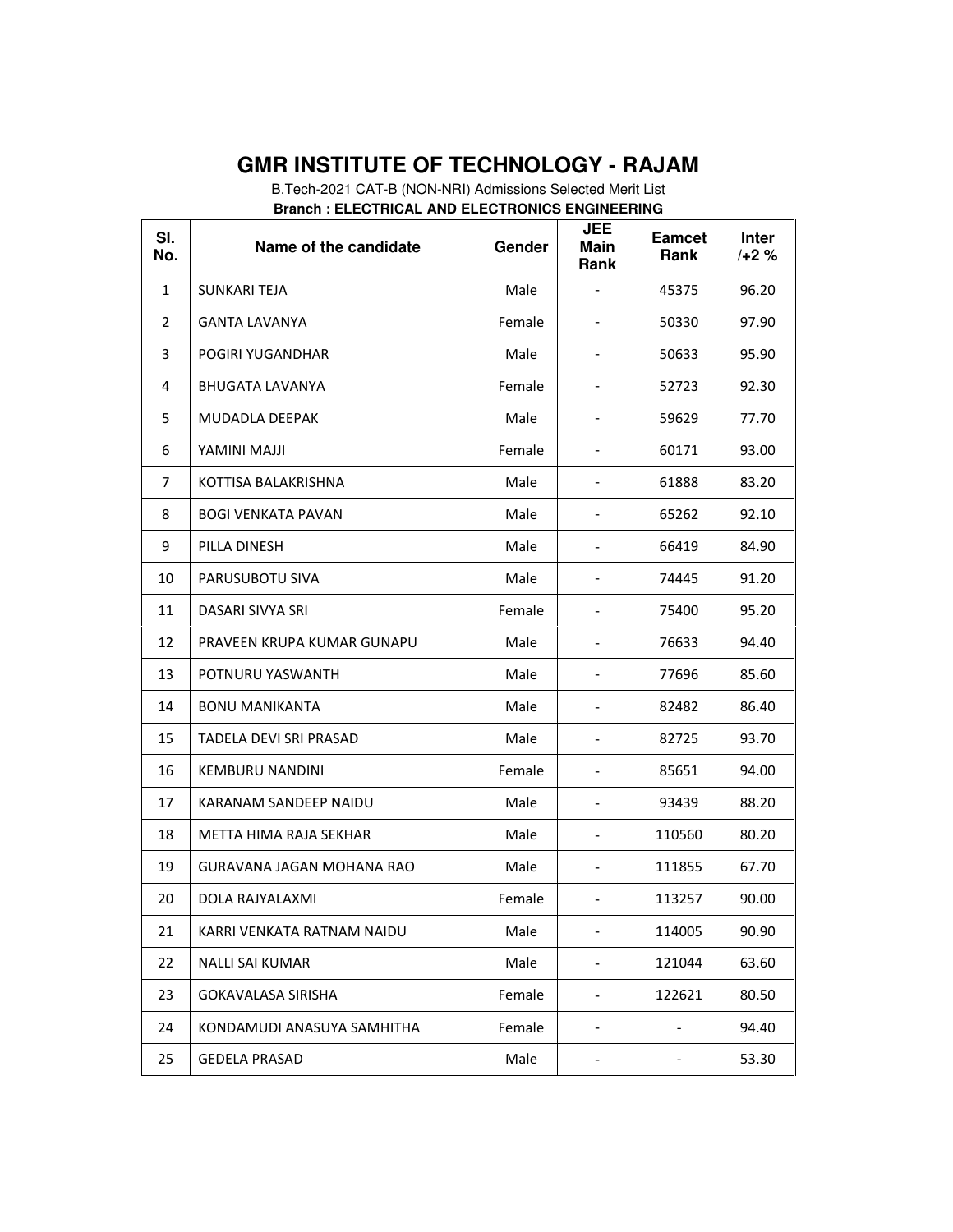B.Tech-2021 CAT-B (NON-NRI) Admissions Selected Merit List

| SI.<br>No.              | Name of the candidate      | Gender | <b>JEE</b><br>Main<br><b>Rank</b> | <b>Eamcet</b><br>Rank | Inter $/+2$<br>℅ |
|-------------------------|----------------------------|--------|-----------------------------------|-----------------------|------------------|
| $\mathbf{1}$            | SESHAPU KIRAN KUMAR        | Male   |                                   | 40035                 | 88.40            |
| $\overline{\mathbf{z}}$ | BANTUPALLI LALITH ABHILASH | Male   |                                   | 55077                 | 91.60            |
| 3                       | KONDRI KALYAN KUMAR        | Male   |                                   | 56615                 | 95.60            |
| 4                       | KONDRI SURENDRA            | Male   |                                   | 86888                 | 76.70            |
| 5                       | DANDI SRIVEDA RAMA RATNAM  | Female |                                   | 94308                 | 86.60            |
| 6                       | <b>ROUTHU RAGHU</b>        | Male   |                                   | 119522                | 72.60            |
| $\overline{7}$          | SASAPU SARATH KUMAR        | Male   |                                   | 120654                | 90.80            |
| 8                       | ANNEPU ATCHUTARAO          | Male   |                                   |                       | 86.10            |
| 9                       | C H RAJESH                 | Male   |                                   |                       | 49.20            |

#### **Branch : MECHANICAL ENGINEERING**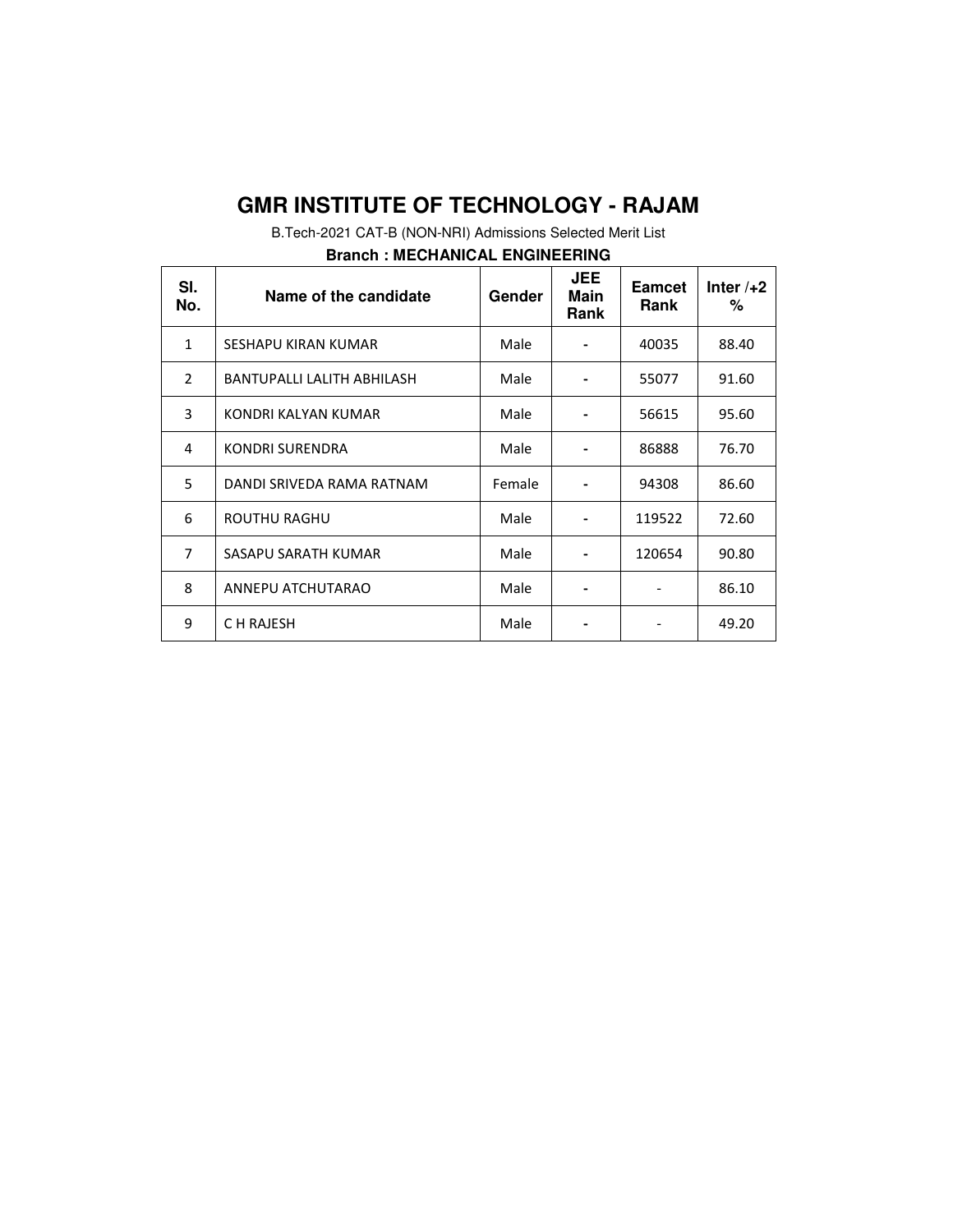B.Tech-2021 CAT-B (NON-NRI) Admissions Selected Merit List

#### **Branch : ELECTRONICS AND COMMUNICATION ENGINEERING**

| SI.<br>No.     | Name of the candidate         | Gender | <b>JEE</b><br><b>Main</b><br>Rank | <b>Eamcet</b><br>Rank    | Inter $/+2$<br>% |
|----------------|-------------------------------|--------|-----------------------------------|--------------------------|------------------|
| $\mathbf{1}$   | KODISA BANGARU NAIDU          | Male   | $\overline{\phantom{a}}$          | 27215                    | 92.50            |
| $\overline{2}$ | KANDAPU SIVAJI                | Male   | $\overline{\phantom{a}}$          | 27236                    | 95.10            |
| 3              | LANKA JATHIN SAI SATYA ANVESH | Male   | $\overline{\phantom{0}}$          | 27574                    | 96.50            |
| 4              | <b>MEGHANA POTNURU</b>        | Female | $\overline{\phantom{0}}$          | 35452                    | 92.60            |
| 5              | SIMHADRI MAHESH               | Male   | $\overline{\phantom{a}}$          | 37042                    | 76.00            |
| 6              | <b>BATTULA GANESH</b>         | Male   | $\overline{\phantom{a}}$          | 37794                    | 94.10            |
| 7              | <b>VALLE SAI KUMAR</b>        | Male   | $\overline{\phantom{0}}$          | 41283                    | 88.80            |
| 8              | YANDAVA BHANU PRASAD          | Male   |                                   | 45494                    | 92.50            |
| 9              | KANTUMAJJI NAVYASRI           | Female | $\overline{\phantom{0}}$          | 47474                    | 92.40            |
| 10             | <b>CHANDAKA RAJESH</b>        | Male   | $\overline{\phantom{0}}$          | 49623                    | 95.20            |
| 11             | PONNANA VASUDEVA RAO          | Male   | $\overline{\phantom{0}}$          | 50786                    | 86.80            |
| 12             | <b>BURADA RAJASEKHAR</b>      | Male   | $\overline{\phantom{0}}$          | 60899                    | 91.60            |
| 13             | BEVARA SATYAM NAIDU           | Male   | $\overline{\phantom{0}}$          | 61074                    | 92.90            |
| 14             | DANNANA VASU BABU             | Male   | $\overline{\phantom{0}}$          | 71364                    | 87.90            |
| 15             | DHARMANA LOKESH               | Male   | $\overline{\phantom{0}}$          | 82216                    | 53.10            |
| 16             | PAILA LOKESWAR RAO            | Male   |                                   |                          | 96.40            |
| 17             | UNGARADA LEELA SANKAR         | Male   |                                   |                          | 93.90            |
| 18             | <b>KAJA PRAVENK</b>           | Male   |                                   |                          | 92.70            |
| 19             | <b>BIDDIKA SOBHA RANI</b>     | Female | -                                 | $\overline{\phantom{a}}$ | 91.00            |
| 20             | POTHURAJU PAVANI              | Female | $\overline{\phantom{0}}$          | $\qquad \qquad -$        | 89.60            |
| 21             | <b>KONISI ASHOK</b>           | Male   | -                                 | $\overline{\phantom{a}}$ | 88.00            |
| 22             | <b>BADITA HEMAMALINI</b>      | Female |                                   |                          | 87.40            |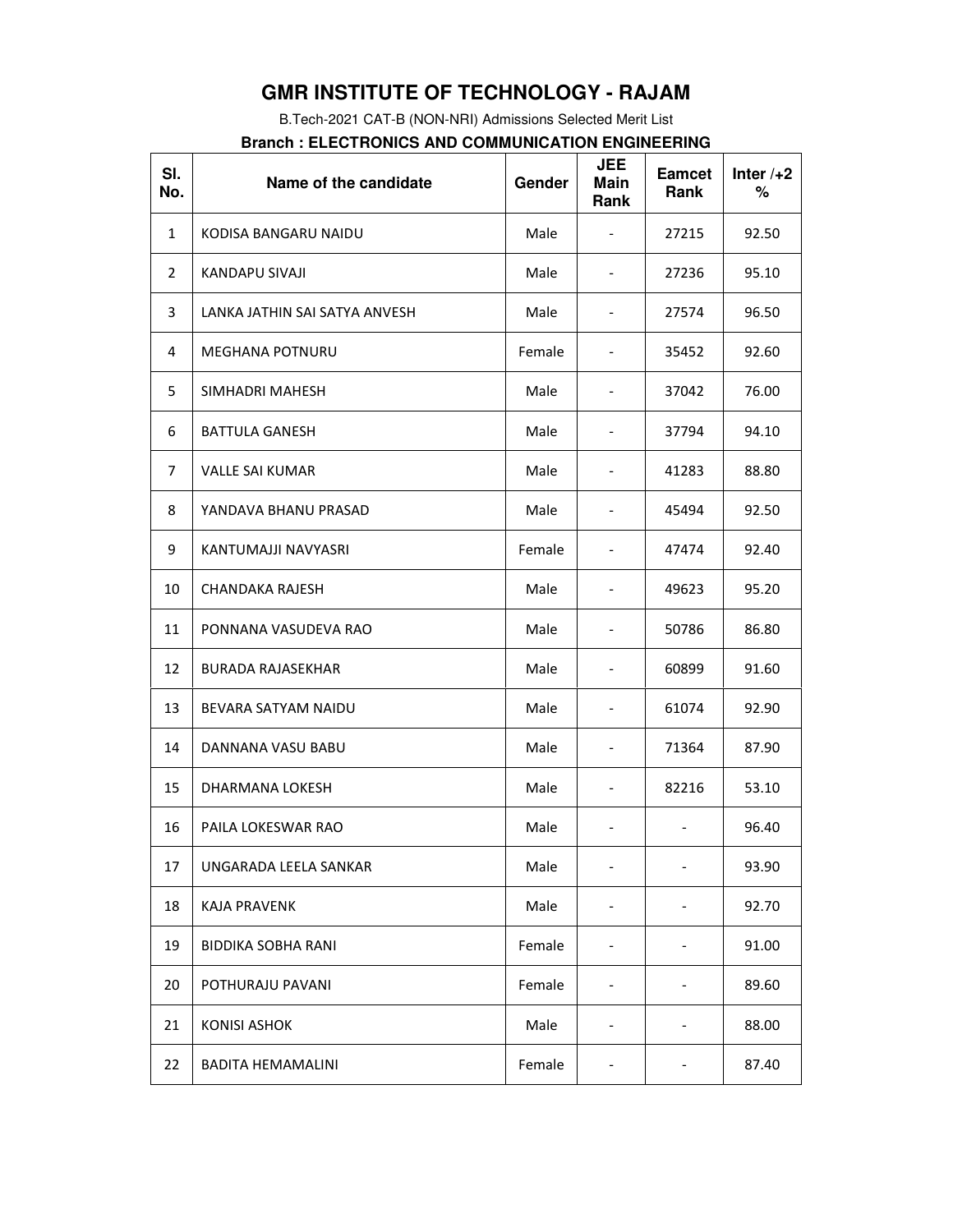| 23 | PADALA PRASANNA        | Female | ۰ | 85.90 |
|----|------------------------|--------|---|-------|
| 24 | <b>TUTIKA SOWJANYA</b> | Female | ۰ | 84.00 |
| 25 | ALLAMPALLI RAVITEJA    | Male   | - | 78.20 |
| 26 | <b>ABOTULA DEEPIKA</b> | Female | ۰ | 75.60 |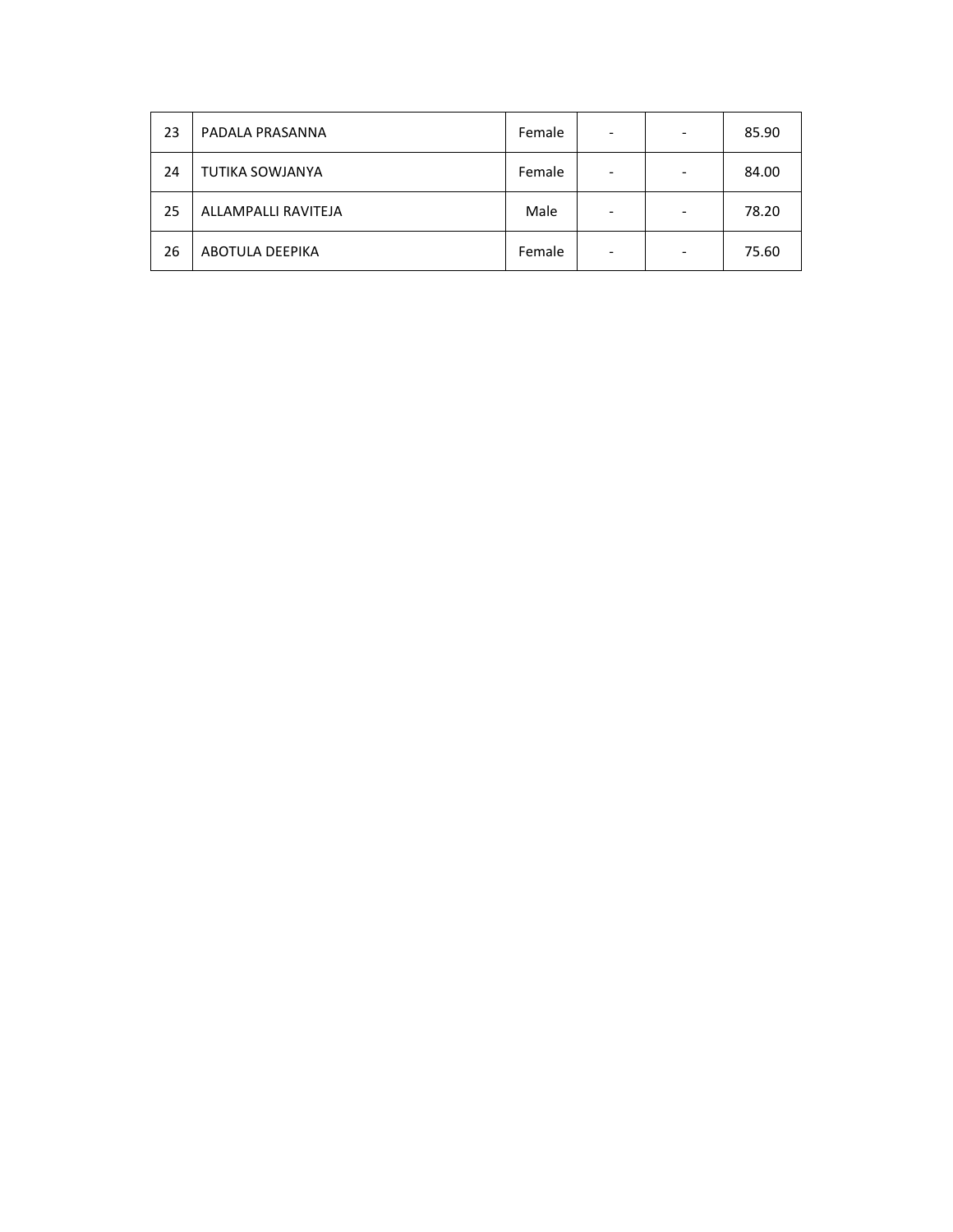B.Tech-2021 CAT-B (NON-NRI) Admissions Selected Merit List

| <b>Branch: COMPUTER SCIENCE AND ENGINEERING</b> |  |
|-------------------------------------------------|--|
|-------------------------------------------------|--|

| SI.<br>No. | Name of the candidate                 | Gender | <b>JEE</b><br>Main<br>Rank | <b>Eamcet</b><br>Rank        | Inter $/+2$<br>% |
|------------|---------------------------------------|--------|----------------------------|------------------------------|------------------|
| 1          | KOLLI HEMANTH                         | Male   |                            | 20387                        | 87.50            |
| 2          | BUSAYAVALASA VENKATA SAI SRI CHANDANA | Female | $\overline{\phantom{a}}$   | 22649                        | 93.30            |
| 3          | <b>PAIDI ABHISHEK</b>                 | Male   | $\overline{\phantom{a}}$   | 25741                        | 79.00            |
| 4          | NADITOKA JAYANTH                      | Male   | $\overline{\phantom{a}}$   | 33363                        | 84.90            |
| 5          | KILLAMSETTY SREYA                     | Female | -                          | 35629                        | 96.00            |
| 6          | BOTCHA DEVENDER KUMAR                 | Male   | $\overline{\phantom{a}}$   | 37547                        | 61.40            |
| 7          | VANJARAPU SRIHITHA                    | Female | $\overline{\phantom{a}}$   | 38404                        | 93.20            |
| 8          | LATCHIREDDY SOMNADH                   | Male   | $\overline{\phantom{a}}$   | 53322                        | 92.90            |
| 9          | BURLE PRADEEP CHANDRA SAI NADH        | Male   | $\overline{\phantom{a}}$   | 57609                        | 79.30            |
| 10         | VAVILAPALLI RESHMA                    | Female | $\overline{\phantom{0}}$   | 71023                        | 85.50            |
| 11         | SR CHAITANYA ROUTHU                   | Male   | $\overline{\phantom{a}}$   | 82247                        | 87.90            |
| 12         | MARKONDA P SRI SAI SLAGANA            | Female | $\overline{\phantom{a}}$   | 84324                        | 78.00            |
| 13         | VADAREVU AVINASH                      | Male   | $\overline{\phantom{a}}$   | 90684                        | 78.90            |
| 14         | ALLU MANVITH KUMAR                    | Male   | $\overline{\phantom{a}}$   | 93532                        | 69.00            |
| 15         | PEDALANKA MOUNIKA                     | Female | $\overline{\phantom{a}}$   | 93789                        | 95.30            |
| 16         | JAMI BHARGAV SAI                      | Male   | $\overline{\phantom{0}}$   | 97666                        | 89.90            |
| 17         | VOONNA NEHA                           | Female | $\overline{\phantom{0}}$   |                              | 97.70            |
| 18         | CHOLLANGI PRATHYUSHA                  | Female | $\overline{\phantom{a}}$   | $\qquad \qquad -$            | 96.10            |
| 19         | DASARI CHANDRA SEKHAR                 | Male   | $\overline{\phantom{a}}$   | $\qquad \qquad \blacksquare$ | 94.90            |
| 20         | <b>VARANASI DEEPAK</b>                | Male   | $\overline{\phantom{a}}$   | $\qquad \qquad \blacksquare$ | 93.80            |
| 21         | PATNALA HARIKA                        | Female | -                          | -                            | 92.90            |
| 22         | KATRAKANA PAVAN                       | Male   |                            |                              | 91.90            |
| 23         | PENKI BHARGAVI                        | Female | -                          |                              | 91.40            |
| 24         | KOYYANA HARIKADEVI                    | Female | $\overline{\phantom{0}}$   |                              | 90.80            |
| 25         | THADDI JAGADEESWARA RAO               | Male   | $\overline{\phantom{0}}$   | -                            | 90.10            |
| 26         | KALLEPALLI SAIMANI                    | Female | -                          |                              | 88.80            |
| 27         | <b>BOKKELA GEETHA</b>                 | Female | $\overline{\phantom{a}}$   | $\overline{\phantom{0}}$     | 88.20            |
| 28         | <b>POGIRI KARTHIK</b>                 | Male   |                            |                              | 85.30            |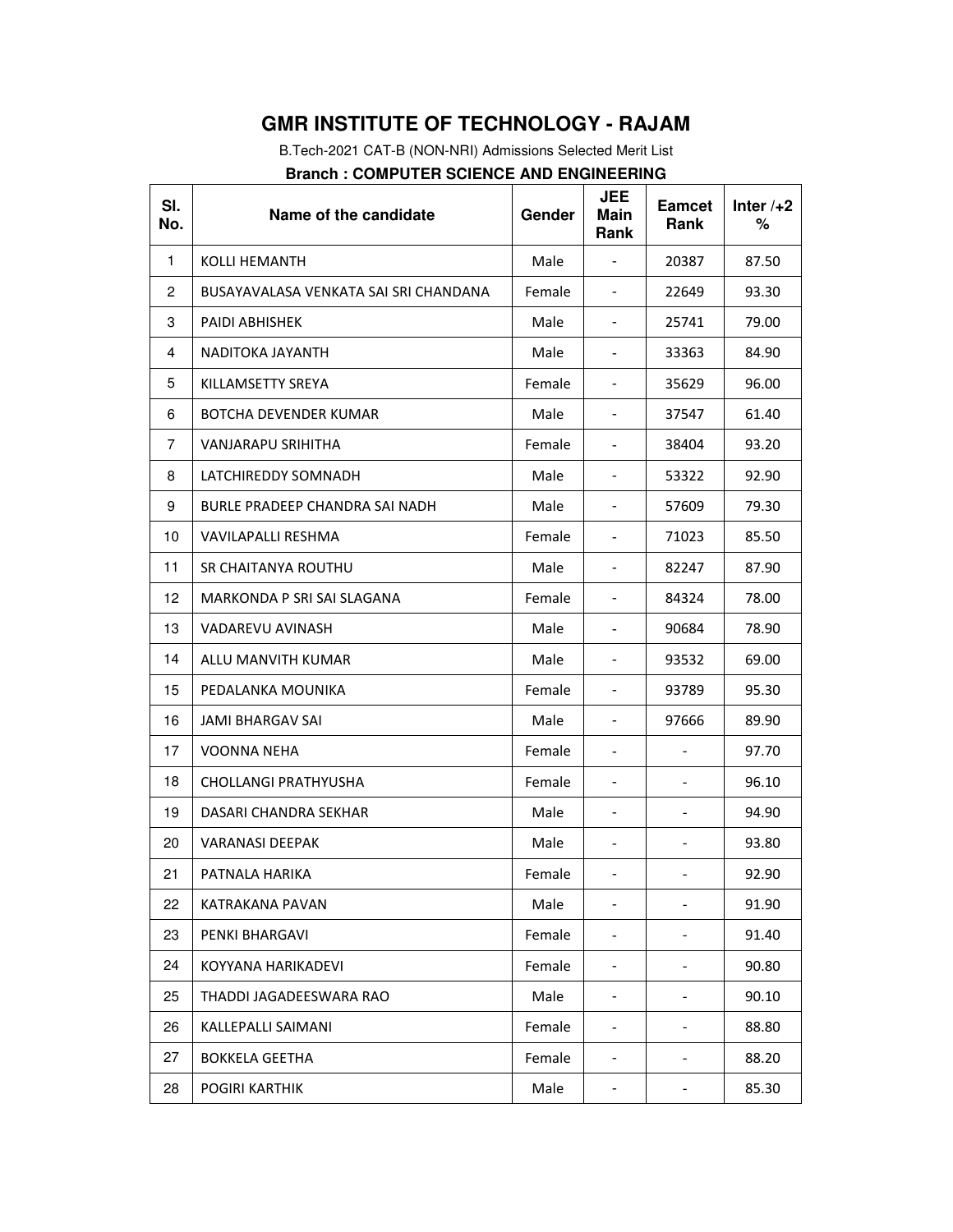| 29 | <b>MAJJI SANTHOSH</b>      | Male   |  | 83.30 |
|----|----------------------------|--------|--|-------|
| 30 | BEVARA MEGHANA NAIDU       | Male   |  | 82.40 |
| 31 | TIRUMAREDDI TEJESWARI      | Female |  | 68.20 |
| 32 | PALAVALASA VASAVILAKSHMI   | Male   |  | 67.20 |
| 33 | KALIVARAPU KRISHNA VENNELA | Female |  | 50.50 |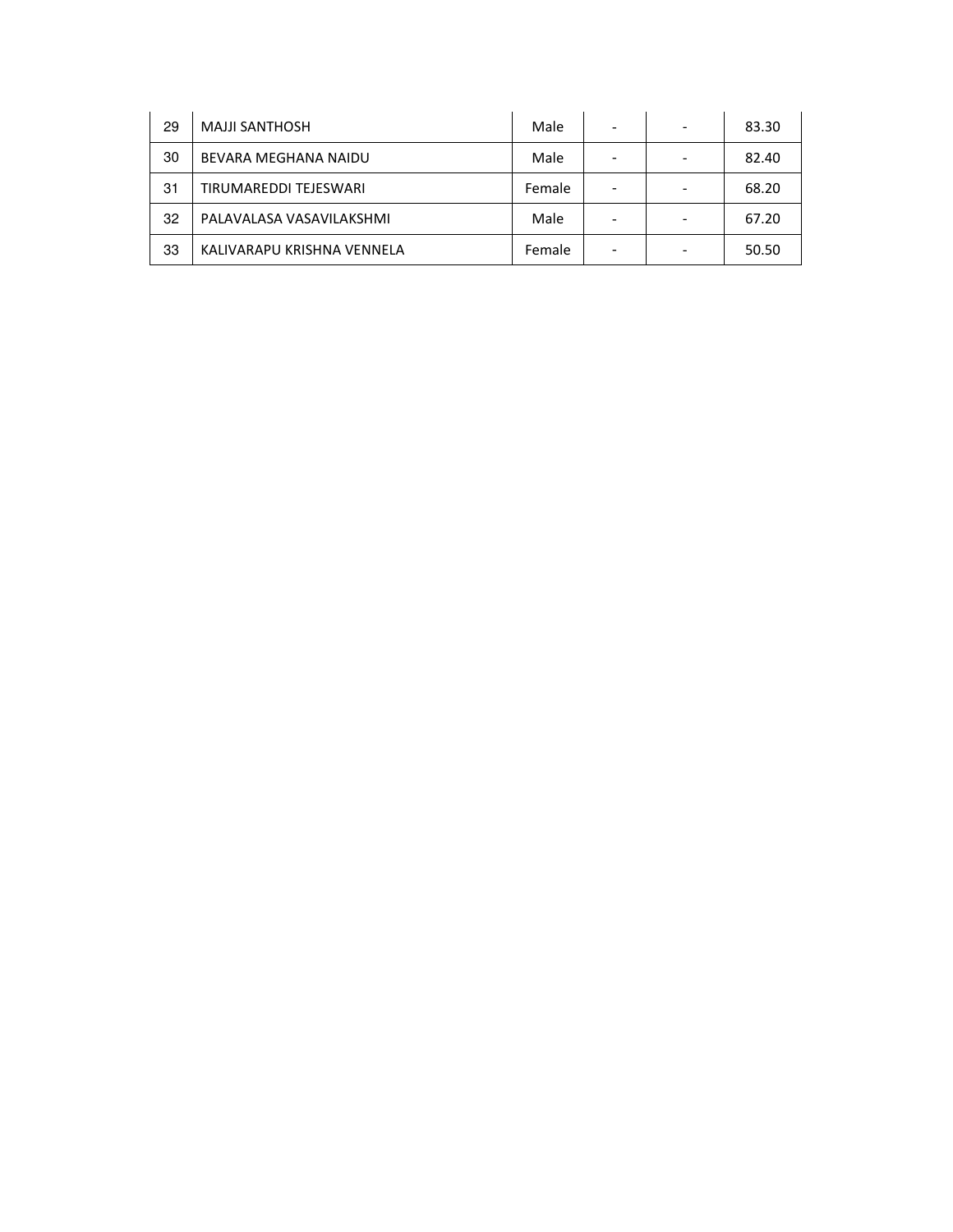B.Tech-2021 NON-NRI Spot Admission Seats Selected Merit List

### **Branch : CHEMICAL ENGINEERING**

| SI.<br>No. | Name of the candidate | Gender | <b>JEE</b><br>Main<br>Rank | <b>Eamcet</b><br>Rank | Inter $/+2$<br>% | Inter $/+2$<br>Group<br>% |
|------------|-----------------------|--------|----------------------------|-----------------------|------------------|---------------------------|
|            | KITTALI DAMODARA RAO  | Male   | $\overline{\phantom{0}}$   | 69234                 | 58.90            | 59.00                     |
|            | ALLU CHARAN           | Male   | $\overline{\phantom{0}}$   | 77496                 | 92.00            | 91.67                     |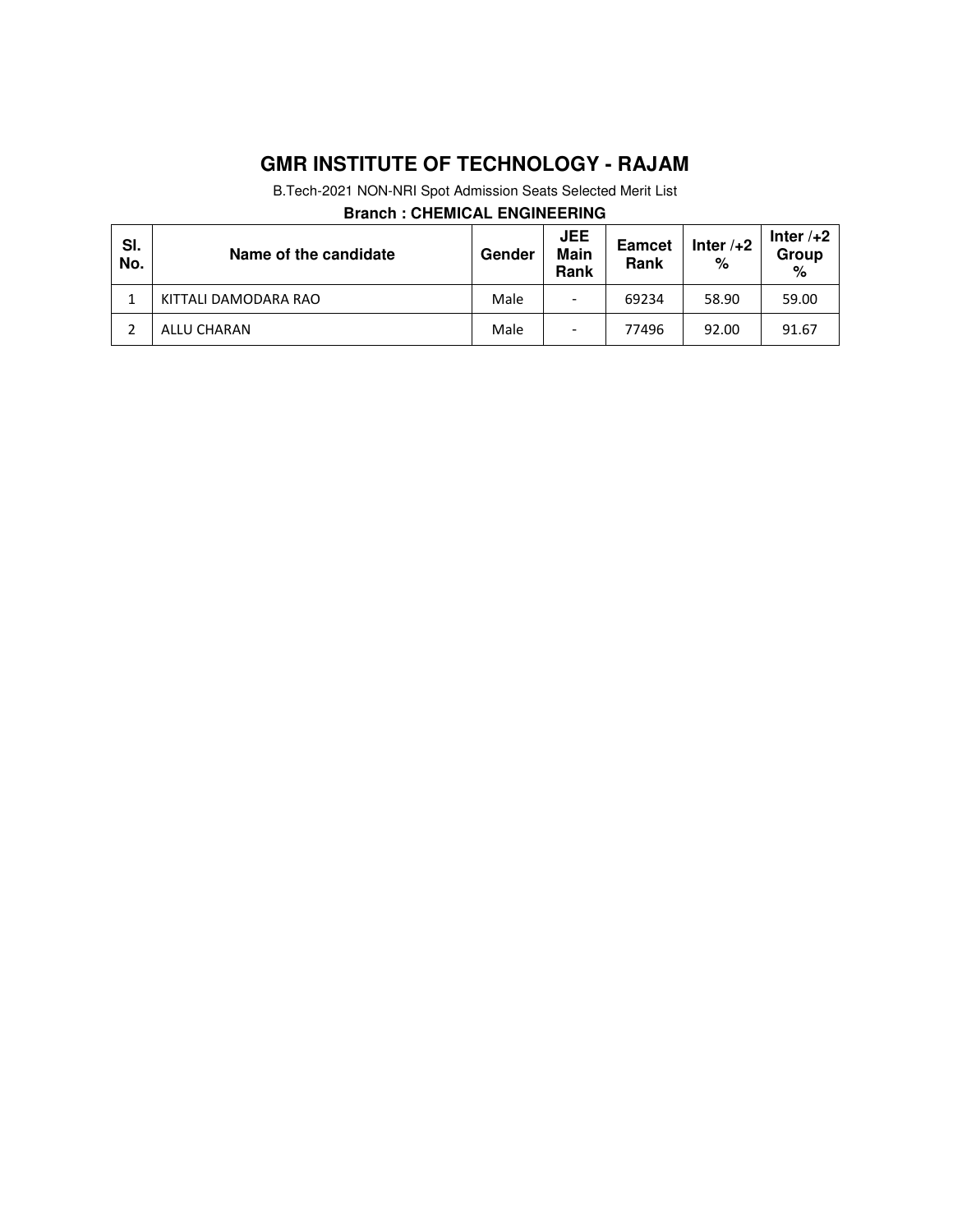B.Tech-2021 CAT-B (NON-NRI) Admissions Selected Merit List

| SI.<br>No.   | Name of the candidate           | Gender | <b>JEE</b><br><b>Main</b><br>Rank | <b>Eamcet</b><br>Rank        | Inter $/+2$<br>% |
|--------------|---------------------------------|--------|-----------------------------------|------------------------------|------------------|
| $\mathbf{1}$ | SHANTATI PRANEETH               | Male   | $\overline{\phantom{0}}$          | 18117                        | 92.40            |
| 2            | TIRUMALRAJU AMRUTHA             | Female | $\overline{\phantom{0}}$          | 22683                        | 95.30            |
| 3            | AKANKHYA GANTAYAT               | Female | $\overline{a}$                    | 24777                        | 88.20            |
| 4            | POLAMARASETTI RAHUL SAI         | Female | $\overline{\phantom{0}}$          | 25559                        | 89.20            |
| 5            | <b>GANTA SATYAVATHI</b>         | Female | $\overline{\phantom{0}}$          | 39661                        | 92.00            |
| 6            | NALLAMILLI SATYABHAVANI         | Female | $\overline{\phantom{0}}$          | 74887                        | 88.40            |
| 7            | MYGAPU KAMAL TEJ                | Male   | $\overline{a}$                    | 76017                        | 84.30            |
| 8            | PALAKURTHI BALAMANI SIVA GANESH | Male   |                                   | 105178                       | 60.70            |
| 9            | <b>BEELA SUSHMA GAYATHRI</b>    | Female | $\overline{a}$                    | 113370                       | 70.90            |
| 10           | NADUKUDITI SAI SRIDHAR          | Male   | $\overline{\phantom{0}}$          | $\overline{\phantom{a}}$     | 78.40            |
| 11           | BANALA AKHILA                   | Female | $\overline{\phantom{0}}$          |                              | 96.10            |
| 12           | <b>GANDRETI JHANSI</b>          | Female | $\overline{\phantom{0}}$          | $\qquad \qquad \blacksquare$ | 94.60            |
| 13           | <b>IDDUM KEERTHI</b>            | Female | $\overline{\phantom{0}}$          | $\overline{\phantom{a}}$     | 93.70            |
| 14           | <b>BANDI HARIKA</b>             | Female | $\overline{\phantom{a}}$          | $\qquad \qquad \blacksquare$ | 92.50            |
| 15           | <b>SURU VARSHITHA</b>           | Female | $\overline{\phantom{0}}$          | $\qquad \qquad \blacksquare$ | 90.30            |
| 16           | ALLADA DURGA BHAVANI            | Female |                                   |                              | 86.50            |
| 17           | KONDETI PAVAN KUMAR             | Male   | -                                 |                              | 86.10            |
| 18           | <b>EROTHU ESWARI</b>            | Female |                                   |                              | 84.50            |
| 19           | <b>BADIREDDY CHANDANA</b>       | Female | $\overline{\phantom{0}}$          | -                            | 83.70            |
| 20           | BHAMIDIPATI VENKATASAIDIVYA     | Male   | $\overline{a}$                    | -                            | 78.70            |
| 21           | <b>CHALLA GOWRISANKAR</b>       | Male   |                                   |                              | 74.50            |

### **Branch : INFORMATION TECHNOLOGY**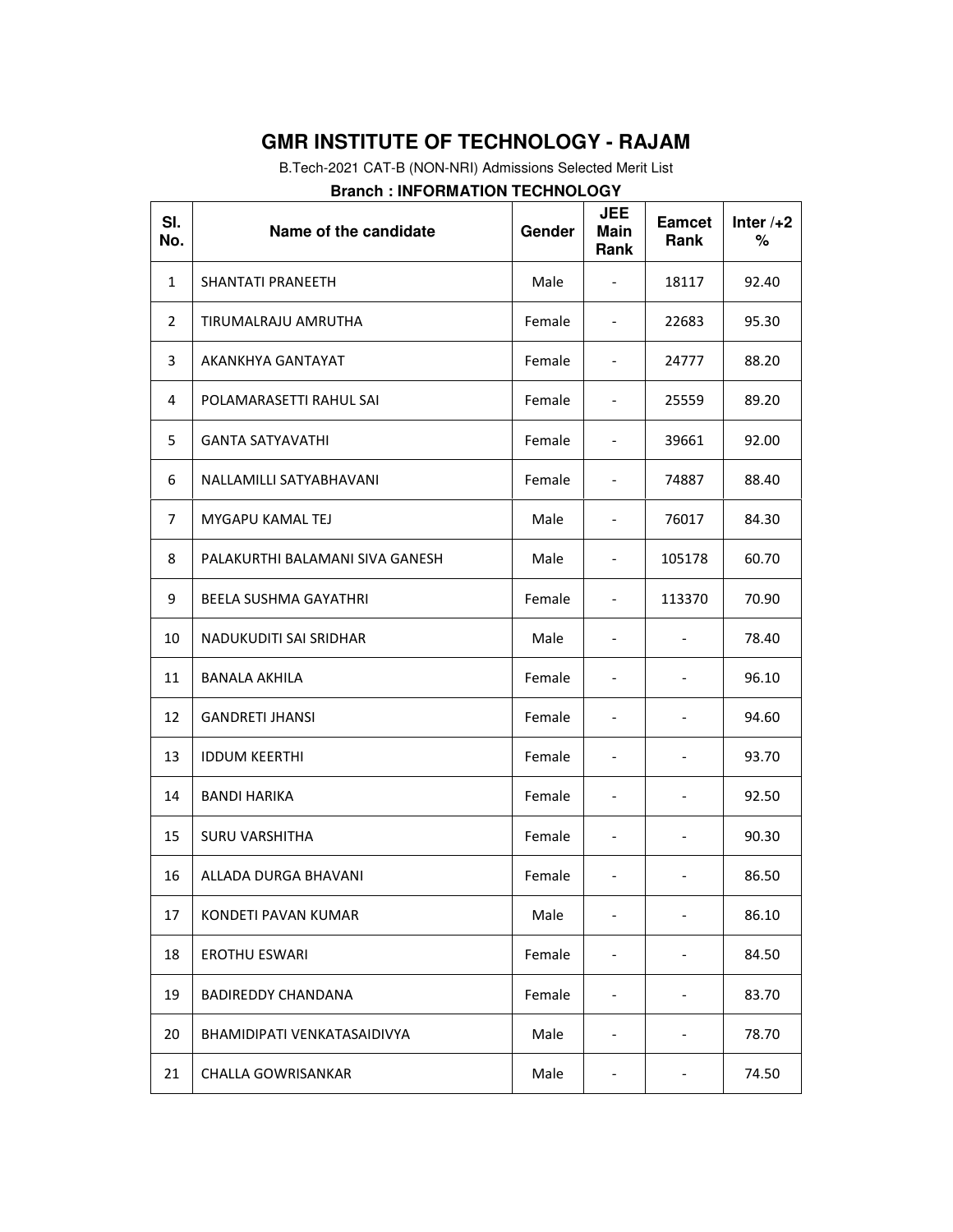B.Tech-2021 CAT-B (NON-NRI) Admissions Selected Merit List

| SI.<br>No.     | Name of the candidate         | Gender | <b>JEE</b><br><b>Main</b><br>Rank | <b>Eamcet</b><br>Rank | Inter $/+2$<br>% |
|----------------|-------------------------------|--------|-----------------------------------|-----------------------|------------------|
| 1              | <b>GURUGUBELLI SANDEEP</b>    | Male   |                                   | 29313                 | 95.00            |
| $\overline{c}$ | VANJARAPU JYOTSHNA            | Female | $\blacksquare$                    | 31904                 | 96.70            |
| 3              | NANDHIGANA GOWRI NAIDU        | Male   | $\overline{\phantom{0}}$          | 51622                 | 85.00            |
| 4              | <b>VOMMU SARALA</b>           | Female | $\blacksquare$                    | 65991                 | 94.70            |
| 5              | <b>DUDDU HARITHA</b>          | Female | $\overline{\phantom{0}}$          | 70086                 | 94.20            |
| 6              | <b>VADAREVU RUTHVIK</b>       | Male   | -                                 | 71850                 | 90.00            |
| $\overline{7}$ | <b>GARA RISHI PATNAIK</b>     | Male   | $\overline{\phantom{a}}$          | 89633                 | 63.90            |
| 8              | CHIKKALA CHANDRA MOULI        | Male   |                                   |                       | 95.70            |
| 9              | <b>BHOGI BHAGAVAN PREETHI</b> | Female | $\qquad \qquad \blacksquare$      |                       | 94.10            |
| 10             | <b>MAJJI BHARGAVI</b>         | Female |                                   |                       | 93.40            |
| 11             | DAKARA INDUMATHI              | Female |                                   |                       | 92.20            |
| 12             | <b>GUTTU PRASANTH</b>         | Male   |                                   |                       | 91.80            |
| 13             | PARUPALLI BHUVANESWARI        | Female |                                   |                       | 82.90            |
| 14             | <b>VANGAPANDU GAYATHRI</b>    | Female |                                   |                       | 81.80            |
| 15             | <b>BONULA PADMAVATHI</b>      | Female |                                   |                       | 71.70            |
|                |                               |        |                                   |                       |                  |

**Branch : CSE (ARTIFICIAL INTELLIEGENCE & MACHINE LEARNING)**